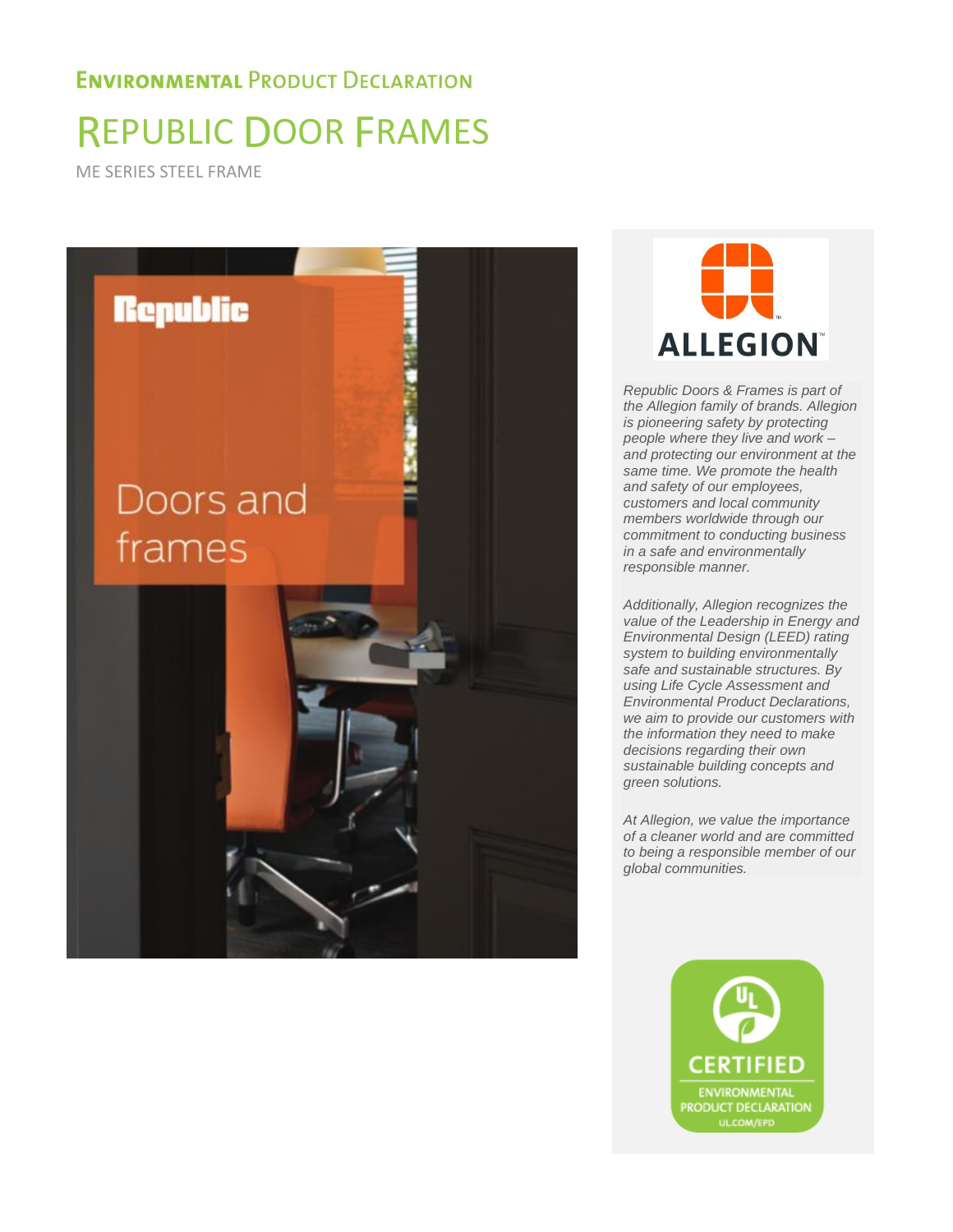



**Republic Doors and Frames** **According to ISO 14025, EN 15804, and ISO 21930:2007** 

This declaration is an environmental product declaration (EPD) in accordance with ISO 14025. EPDs rely on Life Cycle Assessment (LCA) to provide information on a number of environmental impacts of products over their life cycle. Exclusions: EPDs do not indicate that any environmental or social performance benchmarks are met, and there may be impacts that they do not encompass. LCAs do not typically address



the site-specific environmental impacts of raw material extraction, nor are they meant to assess human health toxicity. EPDs can complement but cannot replace tools and certifications that are designed to address these impacts and/or set performance thresholds – e.g. Type 1 certifications, health assessments and declarations, environmental impact assessments, etc. Accuracy of Results: EPDs regularly rely on estimations of impacts, and the level of accuracy in estimation of effect differs for any particular product line and reported impact. Comparability: EPDs are not comparative assertions and are either not comparable or have limited comparability when they cover different life cycle stages, are based on different product category rules or are missing relevant environmental impacts. EPDs from different programs may not be comparable.

| <b>IPROGRAM OPERATOR</b>                                                                                        | <b>UL Environment</b>                                                                                                                                                                                                                                                                                                    |                                                                                                                                                                                |  |  |  |  |  |  |  |
|-----------------------------------------------------------------------------------------------------------------|--------------------------------------------------------------------------------------------------------------------------------------------------------------------------------------------------------------------------------------------------------------------------------------------------------------------------|--------------------------------------------------------------------------------------------------------------------------------------------------------------------------------|--|--|--|--|--|--|--|
| <b>DECLARATION HOLDER</b>                                                                                       | Schlage Lock Co,- Allegion                                                                                                                                                                                                                                                                                               |                                                                                                                                                                                |  |  |  |  |  |  |  |
| <b>IDECLARATION NUMBER</b>                                                                                      | 4787103471.121.1                                                                                                                                                                                                                                                                                                         |                                                                                                                                                                                |  |  |  |  |  |  |  |
| <b>DECLARED PRODUCT</b>                                                                                         |                                                                                                                                                                                                                                                                                                                          | Republic Doors and Frames-ME Series Door Frame                                                                                                                                 |  |  |  |  |  |  |  |
| <b>REFERENCE PCR</b>                                                                                            |                                                                                                                                                                                                                                                                                                                          | Product Category Rule (PCR) for preparing an Environmental Product Declaration (EPD) for<br>Product Group, Commercial Steel Doors and/or Steel Frames Version: March 10, 2015. |  |  |  |  |  |  |  |
| <b>IREFERENCE PCR</b><br><b>STANDARD</b>                                                                        | ⊠ EN 15804 (2012)<br>⊠ ISO 21930 (2007)<br>ISO 21930 (2017)                                                                                                                                                                                                                                                              |                                                                                                                                                                                |  |  |  |  |  |  |  |
| <b>DATE OF ISSUE</b>                                                                                            | October 1, 2019                                                                                                                                                                                                                                                                                                          |                                                                                                                                                                                |  |  |  |  |  |  |  |
| <b>PERIOD OF VALIDITY</b>                                                                                       | 5 Years                                                                                                                                                                                                                                                                                                                  |                                                                                                                                                                                |  |  |  |  |  |  |  |
| <b>CONTENTS OF THE</b><br><b>DECLARATION</b>                                                                    | Product definition and information about building physics<br>Information about basic material and the material's origin<br>Description of the product's manufacture<br>Indication of product processing<br>Information about the in-use conditions<br>Life cycle assessment results<br>Testing results and verifications |                                                                                                                                                                                |  |  |  |  |  |  |  |
| The PCR review was conducted by:                                                                                |                                                                                                                                                                                                                                                                                                                          | <b>PCR Review Panel</b><br>epd@ulenvironment.com                                                                                                                               |  |  |  |  |  |  |  |
| 14025 by Underwriters Laboratories<br>□ INTERNAL                                                                | This declaration was independently verified in accordance with ISO<br>⊠ EXTERNAL                                                                                                                                                                                                                                         | Grant R. Martin<br>Grant R. Martin, UL Environment                                                                                                                             |  |  |  |  |  |  |  |
| This life cycle assessment was independently verified in<br>accordance with ISO 14044 and the reference PCR by: |                                                                                                                                                                                                                                                                                                                          | Howard Storing<br>Thomas P. Gloria, Industrial Ecology Consultants                                                                                                             |  |  |  |  |  |  |  |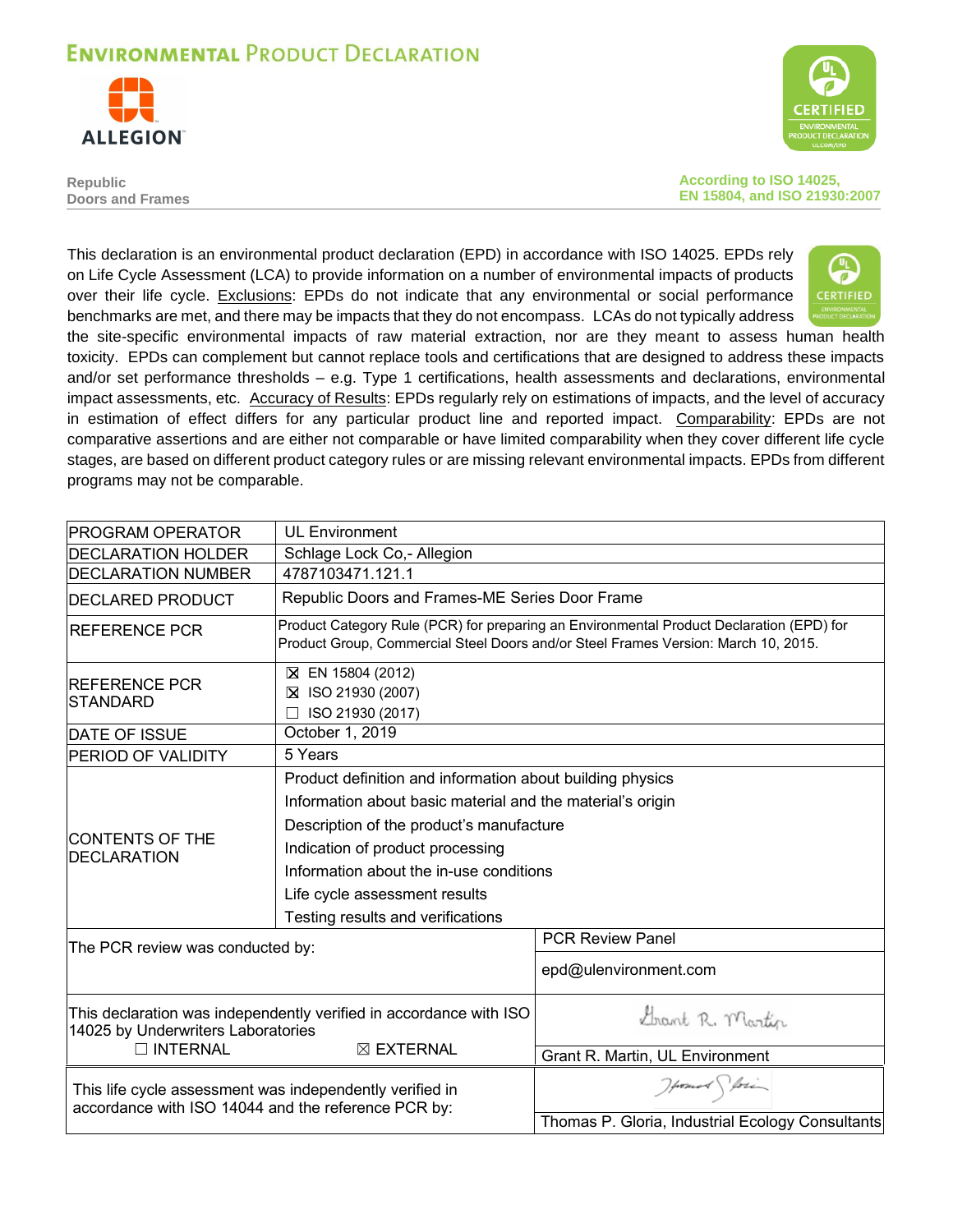



**According to ISO 14025, EN 15804 and ISO 21930:2007**

### **1. Product Definition and Information**

#### **1.1. Description of Company/Organization**

Allegion is a global pioneer in safety and security, with leading brands like aptiQ®, LCN®, Schlage®, Steelcraft® and Von Duprin®. Focusing on security around the door and adjacent areas, Allegion produces a range of solutions for homes, businesses, schools and other institutions. Allegion is a \$2 billion company, with products sold in almost 130 countries.

As a subsidiary of Allegion plc, Republic Doors and Frames has a long history as one of the nation's leading manufacturers of commercial steel doors and frames.

#### **1.2. Product Description**

#### **Product Identification**

Republic Doors and Frames provide high quality hollow metal doors and frames for today's changing market. A wide range of sizes, gages, materials, designs and cores are available. This declaration represents a 3'x7'x5.75" thick three sided frame manufactured in the McKenzie, TN facility.

#### **Product Specification**

Frame characteristics:

- − 5-3/4" thick (Thickness ranges from 3" to 20" for single rabbet, 4.5" to 20" for double rabbet and 4.75" to 20" for double egress)
- − 16-gage material (Options include: 14 and 12 gage)
- − Cold rolled steel (Options include A60 and G90)
- Fire rated up to 3 hours
- **1.3. Application**

Republic steel doors and steel frames are designed to be used in commercial applications such as health care, education, hospitality, and retail. The product can also be used residentially if desired.

**1.4. Declaration of Methodological Framework**

This LCA is a cradle-to-building with end-of-life (option 2) study. A summary of the life cycle stages can be found in [Table 9.](#page-8-0)

The cut-off criteria are described in Section [0](#page-5-0) and allocation procedures are described in Section [2.8.](#page-7-0) No known flows are deliberately excluded from this EPD.

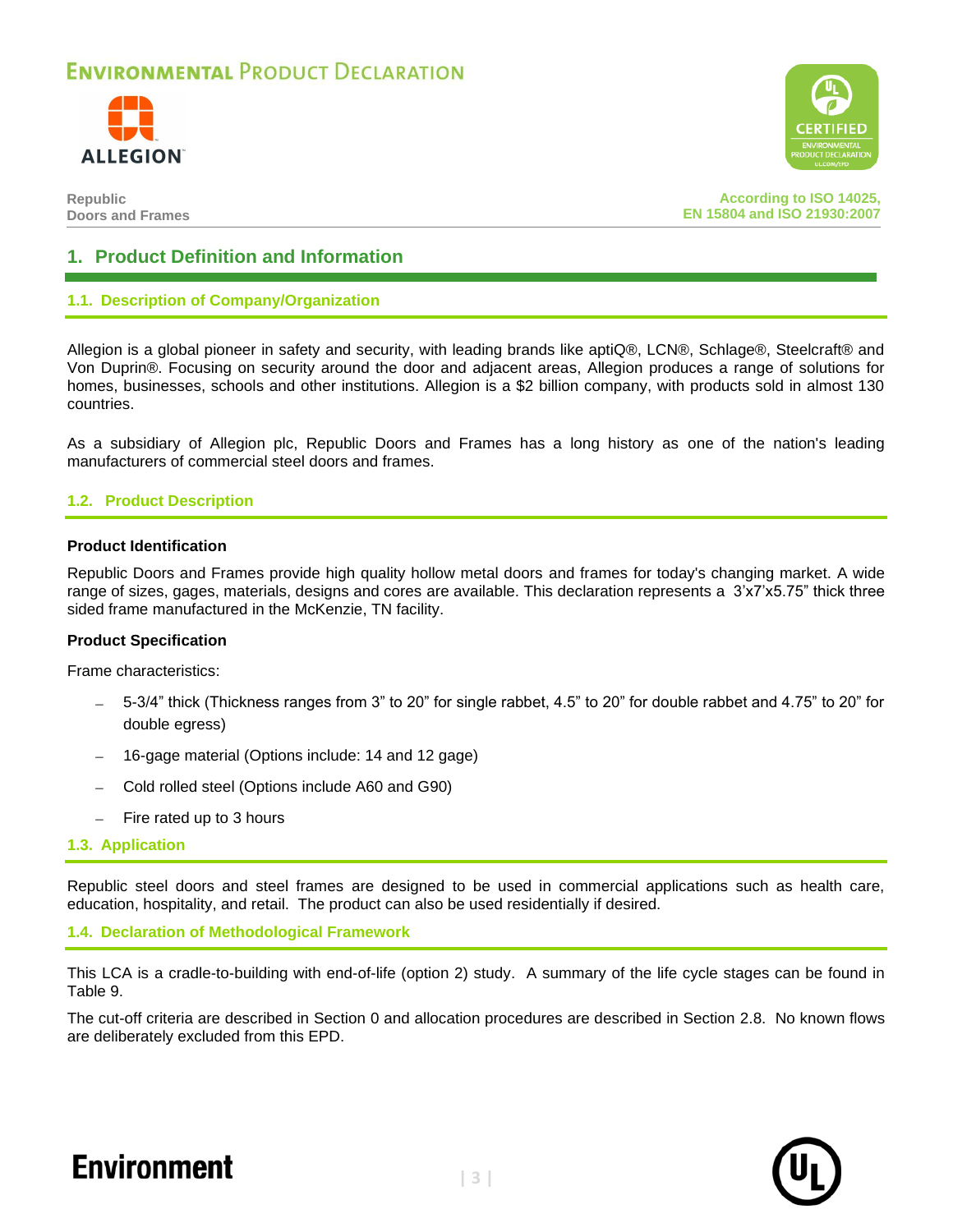



**According to ISO 14025, EN 15804 and ISO 21930:2007**

#### **1.5. Technical Requirements**

The following technical data describe the product undergoing the life cycle assessment.

#### **Table 1: Frame Technical Data**

| <b>NAME</b>                 | <b>VALUE</b> | <b>UNIT</b> |
|-----------------------------|--------------|-------------|
| <b>Size</b>                 | 13           | feet        |
| <b>Frame Thickness</b>      | 5.75         | inch        |
| <b>Frame Skin Thickness</b> | 16           | gage        |
| <b>Standard Face</b>        | 2            | inch        |
| <b>Standard Rabbets</b>     | 1.75         | inch        |

#### **1.6. Properties of Declared Product as Delivered**

Republic steel frames are stacked on a wooden or cardboard skid, bound by plastic bands and protected by cardboard packaging. Bound products are then staged for loading onto container trucks for shipping. The dimensions of the final packaged product vary by customer order.

#### **1.7. Material Composition**

<span id="page-3-0"></span>The materials that make up the flooring product are indicated in [Table 2.](#page-3-0)

#### **Table 2: Material Composition**

| <b>COMPONENT</b> | <b>MATERIAL</b>   | MASS <sub>%</sub> |
|------------------|-------------------|-------------------|
|                  | Cold rolled steel | 93.22%            |
| Frame            | Hot rolled steel  | 5.68%             |
|                  | Primer            | 0.94%             |
|                  | Paint prewash     | 0.16%             |

Unless indicated in the table above, the product does not contain hazardous substances per the applicable regionalspecific legislation, as indicated in Section 2.8.6 of *Part A: Life Cycle Assessment Calculation Rules and Report Requirements* from UL Environment.

#### **1.8. Manufacturing**

Republic products are manufactured at McKenzie, TN facility. Manufacturing begins at receiving bays where the steel is delivered. These coils are roll formed and cut to desired length. Then, strike and hinge reinforcements are welded on the frame. The frames are then sheet washed to remove any grease or dirt from the forming and welding processes. Finally, the frame is dipped in primer and finish and then palletized for shipment.

Natural resources used in the manufacturing process include electricity, natural gas and water. Steel waste is also generated throughout each step as the product is formed and assembled. All steel waste is collected and recycled offsite.



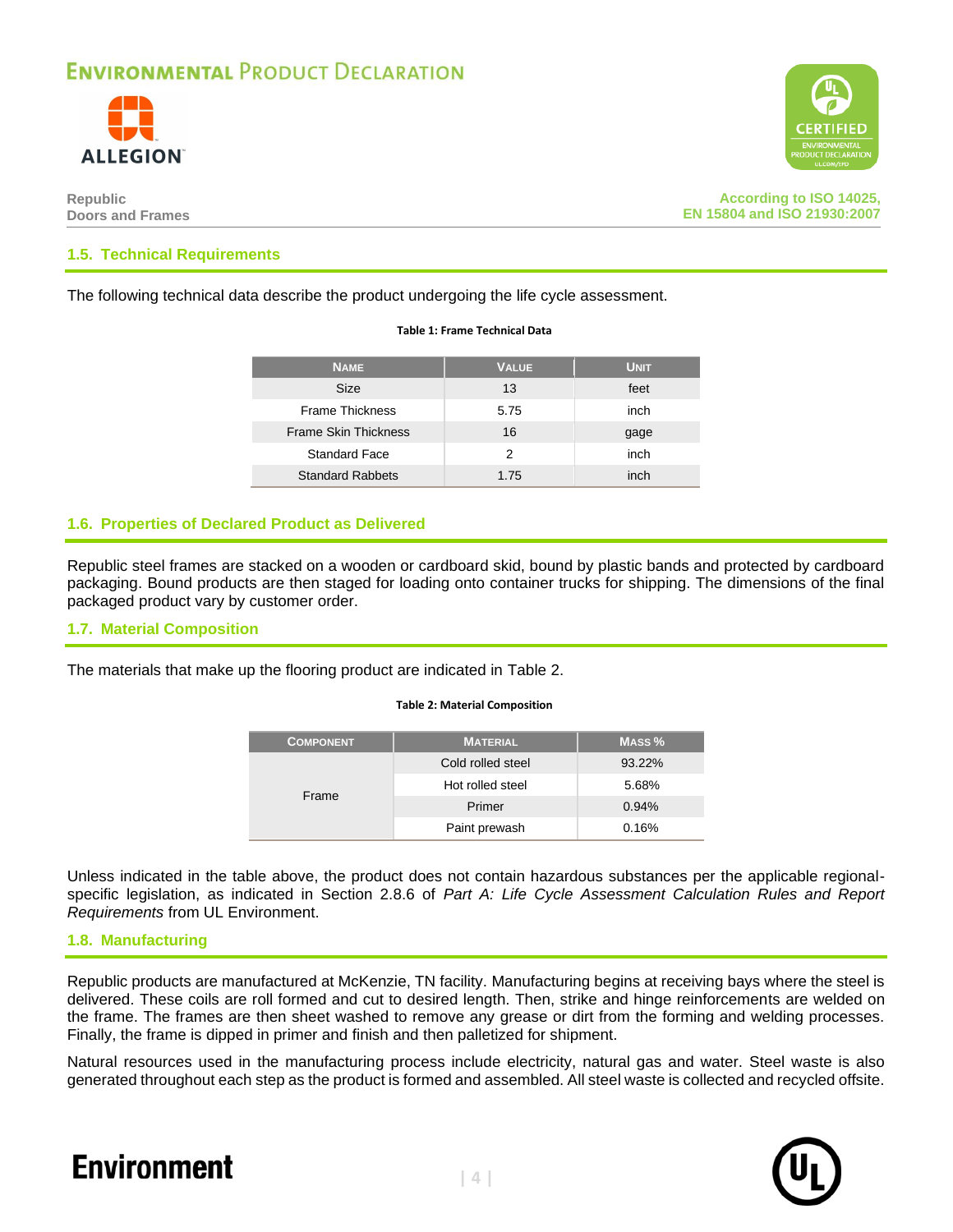

**Republic Doors and Frames**



#### **1.9. Packaging**

<span id="page-4-0"></span>Packaging utilized in the shipment of the product is described in [Table 3.](#page-4-0)

#### **Table 3: Packaging**

| <b>PACKAGING TYPE</b> | <b>MATERIAL</b> | <b>AMOUNT (KG)</b> | <b>DISPOSAL PATHWAY</b>                                      |
|-----------------------|-----------------|--------------------|--------------------------------------------------------------|
| Skid and Corner cuffs | Cardboard       | 0.221              | Recycled (0.165), Landfilled<br>(0.044), Incinerated (0.011) |
| Banding               | Plastic banding | 0.036              | Recycled (0.005), Landfilled<br>(0.024), Incinerated (0.006) |

#### **1.10. Transportation**

It is assumed that all raw materials are distributed by truck, based on global region. An average distance using this information was calculated and used in the model. Transport of raw material from supplier to the manufacturing facility was calculated for each raw material but only an average has been listed here due to simplicity.

An average shipping distance from the manufacturing location to the customer was utilized and was calculated from sales records. The transportation distance for all waste flows is assumed to be 161 km based on best available data.

#### **1.11. Product Installation**

Detailed installation instructions can be found online. While installation equipment is required to install the product, it is not included in the study as these are multi-use tools and the impacts per declared unit is considered negligible. All waste generated during installation, including packaging waste, is disposed of according to the tables found in Section 2.8.5 of *Part A: Life Cycle Assessment Calculation Rules and Report Requirements* from UL Environment.

#### **1.12. Reuse, Recycling, and Energy Recovery**

Republic produts may be recycled or resued at the end of life. The LCA from which this EPD is created from took the conservative approach by assuming that all products are disposed of within the system boundary.

#### **1.13. Disposal**

Disposal pathways in the EPD are modeled in accordance with disposal routes and waste classification referenced in Sections 2.8.5 and 2.8.6 of *Part A: Life Cycle Assessment Calculation Rules and Report Requirements* from UL Environment. As this is a mixed material product, a conservative estimate is taken and all of the product is assumed to be landfilled.

### **2. Life Cycle Assessment Background Information**

#### **2.1. Declared Unit**

The declared unit of the door frame product is one (1) three sided frame fitting a door with a dimension of 3 feet X 7 feet X 1.75 inch, as indicated in [Table 4.](#page-5-1)

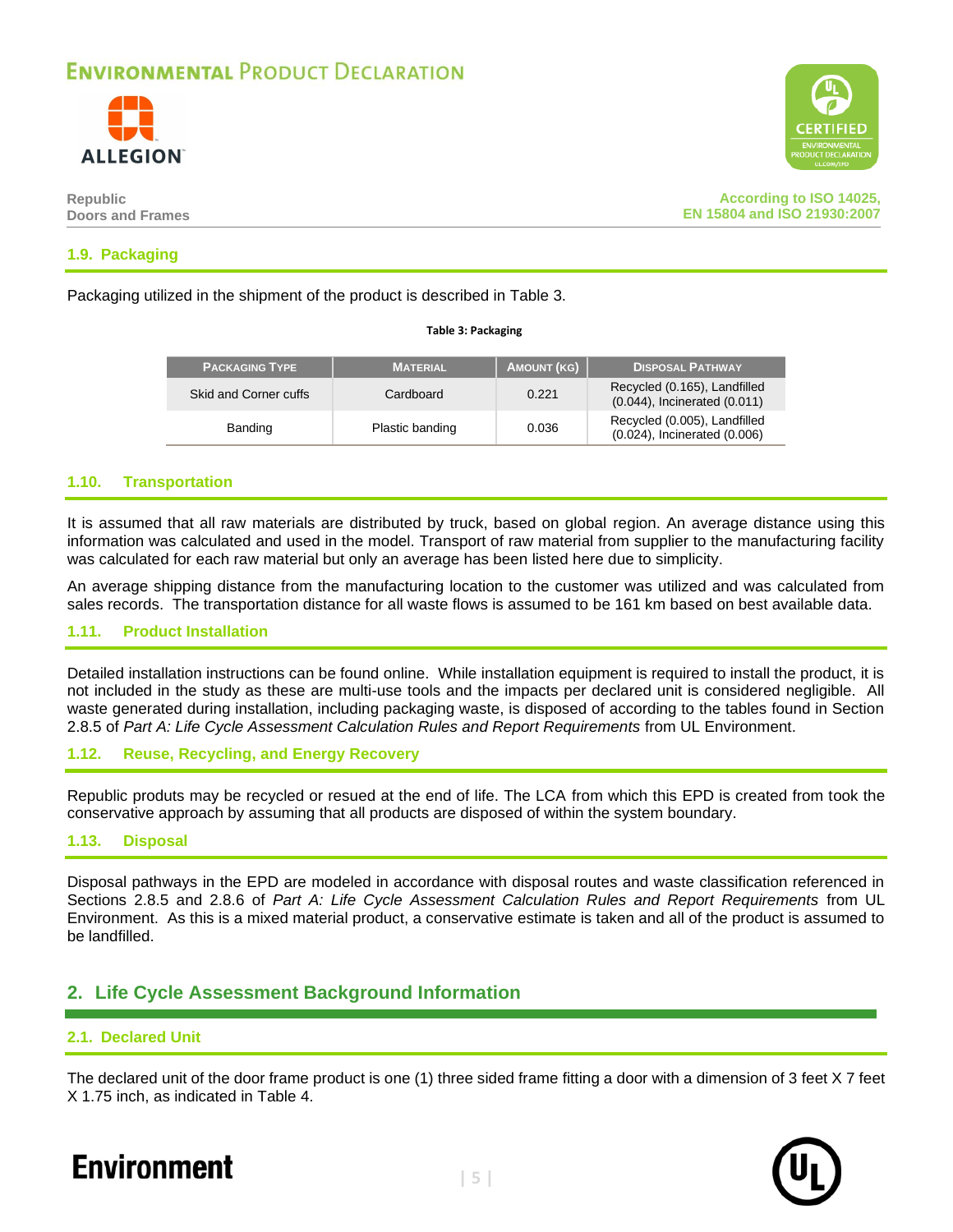

<span id="page-5-1"></span>



#### **According to ISO 14025, EN 15804 and ISO 21930:2007**

#### **Table 4: Declared Unit**

| <b>NAME</b>   | <b>VALUE</b>                                                                                    | <b>UNIT</b> |
|---------------|-------------------------------------------------------------------------------------------------|-------------|
| Declared Unit | One commercial three-sided steel frame that<br>can fit a door with nominal dimensions of 3-feet | by 7-feet   |
| Mass          | 18.47                                                                                           | kq          |

#### **2.2. System Boundary**

<span id="page-5-2"></span>The type of EPD is cradle-to-grave. All LCA modules are included and are summarized in [Table 5](#page-5-2)

#### **MODULE NAME DESCRIPTION ANALYSIS PERIOD SUMMARY OF INCLUDED ELEMENTS** A1 Product Stage: Raw Material Supply 2016 Raw Material sourcing and processing as defined by secondary data. A2 Product Stage: Transport 2016 Shipping from supplier to manufacturing site. Fuel use requirements estimated based on product weights and estimated distance. A3 Product Stage: Manufacturing 2016 Energy, water and material inputs required for manufacturing products from raw materials. Packaging materials and manufacturing waste are included as well. A4 Construction Process Stage:<br>Transport Construction Process Stage: 2016 Shipping from manufacturing site to project site. Fuel use requirements<br>Transport distance. A5 Construction Process Stage:<br>Installation 2016 | Installation materials, installation waste and packaging material waste. B1 Use Stage: Use MND Module not declared B2 Use Stage: Maintenance MND Module not declared B3 Use Stage: Repair MND Module not declared B4 Use Stage: Replacement MND Module not declared B5 Use Stage: Refurbishment MND Module not declared B6 Operational Energy Use MND Module not declared B7 Operational Water Use MND Module not declared C1 EOL: Deconstruction 2019 No inputs required for deconstruction. C2 EOL: Transport 2019 Shipping from project site to landfill. Distance assumed to be 100 miles from installation site to landfill. C3 EOL: Waste Processing 2019 Waste processing not required. All waste can be processed as is. C4 EOL: Disposal 2019 Assumes all products are sent to landfill. Landfill impacts modeled based on secondary data. D Benefits beyond system MND Module not declared

#### **Table 5: System Boundary**

#### **2.3. Estimates and Assumptions**

<span id="page-5-0"></span>All estimates and assumptions are within the requirements of ISO 14040/44. The majority of the estimations are within the primary data. The primary data was collected as annual totals including all utility usage and production information. For the LCA, the usage information was divided by the production to create an energy and water use per declared unit, i.e., one door frame. Another assumption is that the installation tools are used enough times that the per door frame impacts are negligible.

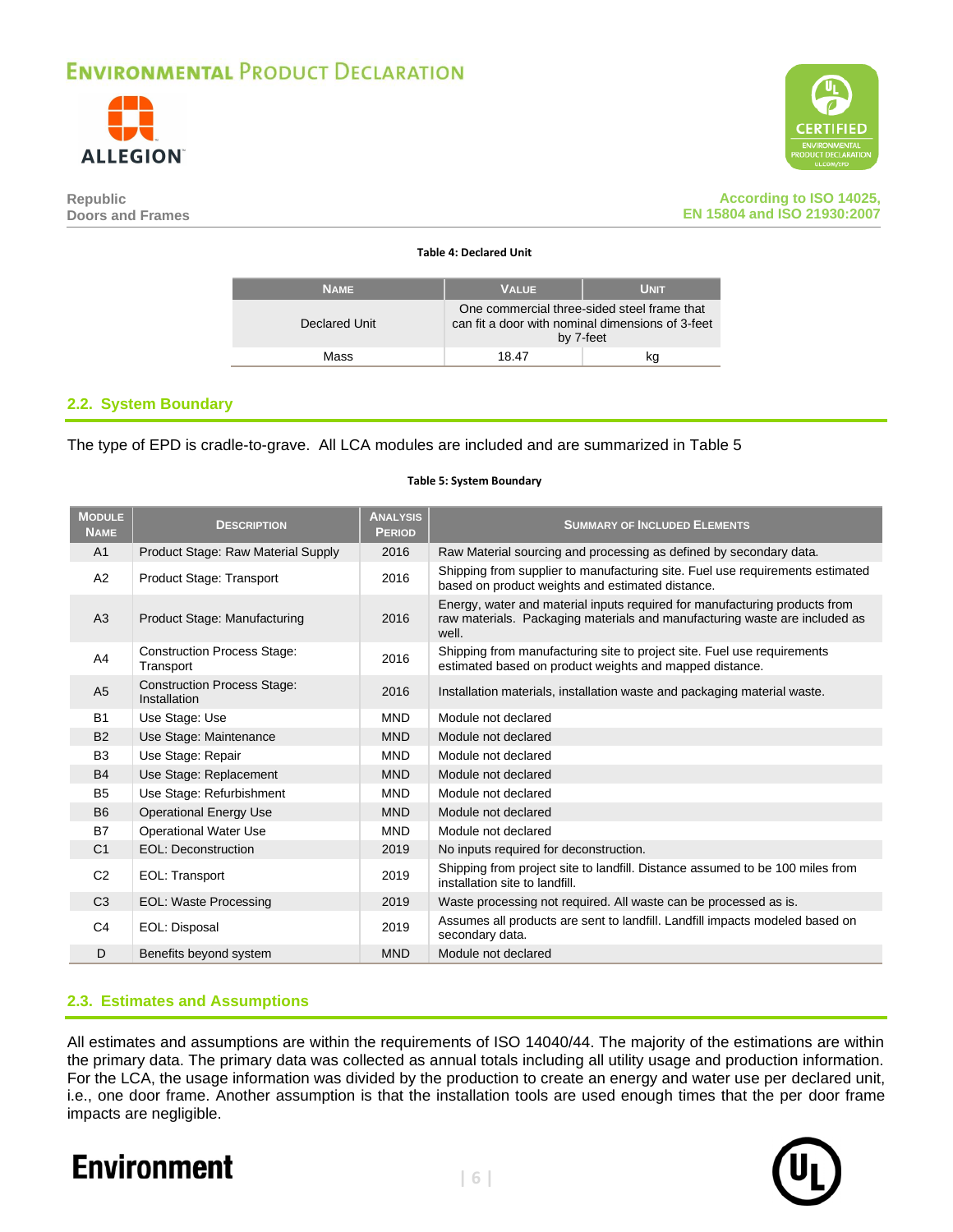





**According to ISO 14025, EN 15804 and ISO 21930:2007**

#### **2.4. Cut-off Criteria**

All inputs in which data was available were included. Material inputs greater than 1% (based on total mass of the final product) were included within the scope of analysis. Material inputs less than 1% were included if sufficient data was available to warrant inclusion and/or the material input was thought to have significant environmental impact. Cumulative excluded material inputs and environmental impacts are less than 5% based on total weight of the declared unit. The list of excluded materials and energy inputs include:

- Some raw materials were excluded. This was due to lack of adequate representative secondary data within GaBi. However, the excluded materials were significantly below the cut-off criteria and include minor additives. The excluded materials include:
	- Paint pre-wash (0.16% of the door frame)

#### **2.5. Data Sources**

Primary data were collected by facility personnel from utility bills and was used for all manufacturing processes. Whenever available, supplier data was used for raw materials used in the production process. When primary data did not exist, secondary data for raw material production was utilized from GaBi Database Version 8.7.1.30, Service Pack 35.

#### **2.6. Data Quality**

#### Geographical Coverage

The geographical scope of the manufacturing portion of the life cycle is McKenzie, Tennessee. This LCA uses country specific energy datasets that take into account US eGrid specific energy and transportation mixes. Overall, the geographic coverage of primary data is considered good.

#### Time Coverage

Primary data were provided by Republic associates and represent calendar year 2016. Using 2016 data meets the PCR requirement that manufacturer specific data be within the last 5 years. Time coverage of this data is considered good. Data necessary to model cradle-to-gate unit processes was sourced from thinkstep LCI datasets. Time coverage of the GaBi datasets varies from approximately 2009 to present. All datasets rely on at least one 1-year average data. Overall time coverage of the datasets is considered good and meets the requirement of the PCR that all data be updated within a 10-year period. The specific time coverage of secondary datasets can be referenced in the dataset references table in each supplemental LCA report.

#### Technological Coverage

Primary data provided by Republic are specific to the technology that the company uses in manufacturing their product. It is site specific and considered of good quality. It is worth noting that the energy and water used in manufacturing the product includes overhead energy such as lighting, heating and sanitary use of water. Sub-metering was not available to extract process only energy and water use from the total energy use. Sub-metering would improve the technological coverage of data quality. Data necessary to model cradle-to-gate unit processes was sourced from thinkstep LCI datasets. Technological coverage of the datasets is considered good relative to the actual supply chain of Republic. While improved life cycle data from suppliers would improve technological coverage, the use of lower quality generic datasets does meet the goal of this LCA.



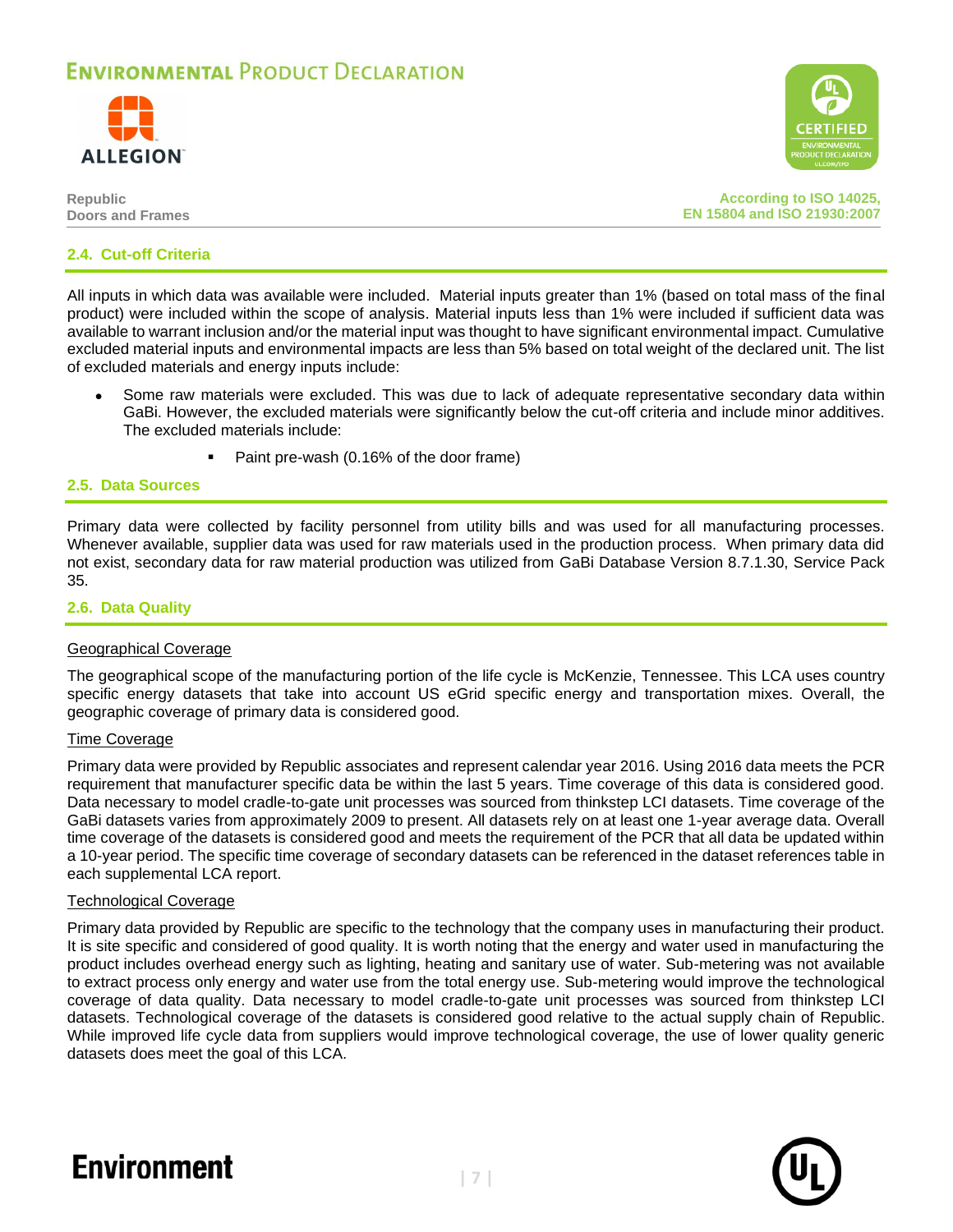



**CERTIE** 

#### **2.7. Period under Review**

The period under review is calendary year 2016.

#### <span id="page-7-0"></span>**2.8. Allocation**

General principles of allocation were based on ISO 14040/44. Where possible, allocation was avoided. When allocation was necessary it was done on a physical mass basis. Allocation was most prevalent in the secondary GaBi datasets used to represent upstream processes. As a default, GaBi datasets use a physical mass basis for allocation.

**Table 6: Transport to the building site (A4)**

### **3. Life Cycle Assessment Scenarios**

| <b>NAME</b>                           | <b>VALUE</b>  | UNIT.             |
|---------------------------------------|---------------|-------------------|
| Fuel type                             | <b>Diesel</b> |                   |
| Liters of fuel                        | 39.0625       | $1/100$ km        |
| Vehicle type                          | Truck         | -                 |
| <b>Transport distance</b>             | 1167.2        | km                |
| Capacity utilization                  | 0.65          | -                 |
| Gross density of products transported | 221.71        | kq/m <sup>3</sup> |
| Capacity utilization volume factor    |               |                   |

#### **Table 7: Installation into the building (A5)**

| <b>NAME</b>                                                                                            | <b>VALUE</b> | <b>UNIT</b>        |
|--------------------------------------------------------------------------------------------------------|--------------|--------------------|
| Steel Hinge                                                                                            | 0.614        | kg                 |
| Product loss per declared unit                                                                         | 0            | kg                 |
| Waste materials at the construction site before waste<br>processing, generated by product installation | 0.2587       | kg                 |
| Biogenic carbon contained in packaging                                                                 | 0.786        | kg CO <sub>2</sub> |
| Direct emissions to ambient air, soil and water                                                        | $\Omega$     | kg                 |
| VOC emissions                                                                                          | N/A          |                    |

#### **Table 8: End of life (C1-C4)**

| <b>NAME</b>                                                                          |                                            | <b>VALUE</b> | UNIT. |
|--------------------------------------------------------------------------------------|--------------------------------------------|--------------|-------|
| A conservative estimate is taken, and all of the product is assumed to be landfilled |                                            |              |       |
|                                                                                      | Collected separately                       | 0            | kg    |
| Collection process                                                                   | Collected with mixed<br>construction waste | 18.2         | kg    |
|                                                                                      | Reuse                                      | 0            | kg    |
| Recovery                                                                             | Recycling                                  | 0            | kg    |
|                                                                                      | I andfill                                  | 18.2         | kq    |

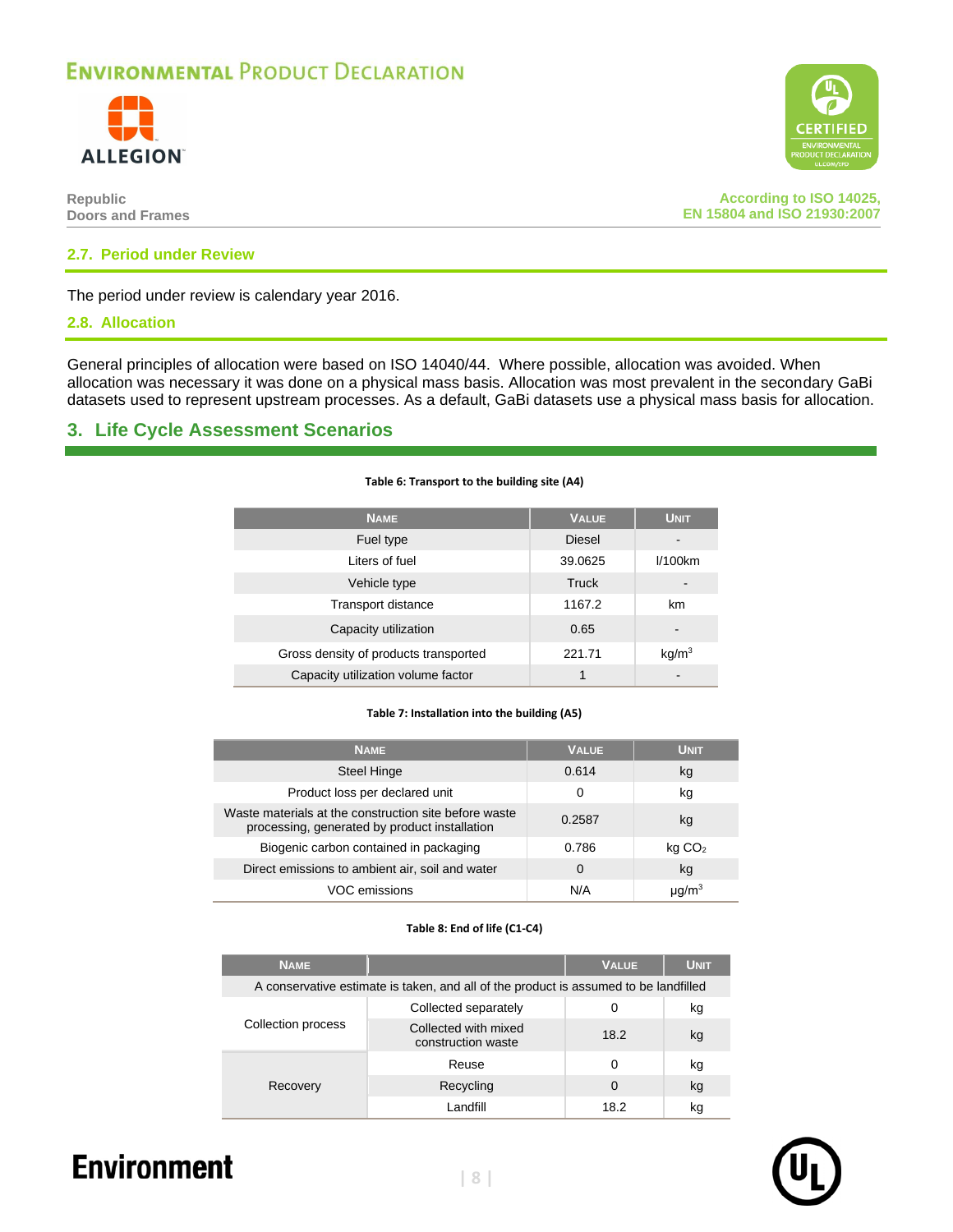



#### **Republic Doors and Frames**

**According to ISO 14025, EN 15804 and ISO 21930:2007**

| <b>NAME</b> |                                             | <b>VALUE</b> | <b>UNIT</b> |
|-------------|---------------------------------------------|--------------|-------------|
|             | Incineration                                |              | kg          |
|             | Incineration with energy recovery           |              | kg          |
|             | Energy conversion efficiency rate           |              |             |
| Disposal    | Product or material for final<br>deposition | 18.2         | kg          |

### <span id="page-8-1"></span><span id="page-8-0"></span>**4. Life Cycle Assessment Results**

#### **Table 9: Description of the system boundary modules**

|                 |                              | <b>PRODUCT STAGE</b> |                | <b>CONSTRUCT-</b><br><b>STAGE</b> | <b>ION PROCESS</b> |            |             |            | <b>USE STAGE</b> |               |                                                                  |                                                                                         |                |                | <b>END OF LIFE STAGE</b> |                | <b>BENEFITS AND</b><br><b>LOADS</b><br><b>BEYOND THE</b><br><b>SYSTEM</b><br><b>BOUNDARY</b> |
|-----------------|------------------------------|----------------------|----------------|-----------------------------------|--------------------|------------|-------------|------------|------------------|---------------|------------------------------------------------------------------|-----------------------------------------------------------------------------------------|----------------|----------------|--------------------------|----------------|----------------------------------------------------------------------------------------------|
|                 | A <sub>1</sub>               | $\Lambda$ 2          | A <sub>3</sub> | A <sub>4</sub>                    | A <sub>5</sub>     | <b>B1</b>  | <b>B2</b>   | <b>B3</b>  | <b>B4</b>        | <b>B5</b>     | <b>B6</b>                                                        | <b>B7</b>                                                                               | C <sub>1</sub> | C <sub>2</sub> | C <sub>3</sub>           | C <sub>4</sub> | D                                                                                            |
|                 | Raw material<br><b>Addns</b> | Transport            | Manufacturing  | Transport from<br>gate to site    | Assembly/Install   | Use        | Maintenance | Repair     | Replacement      | Refurbishment | Building Operational<br>Use During<br>Use<br>Product I<br>Energy | Operational<br>During<br>Use<br>Product<br>Use<br><b>Building</b><br>Water <sup>1</sup> | Deconstruction | Transport      | processing<br>Waste      | Disposal       | Recovery,<br>Recycling<br>Potential<br>Reuse,                                                |
| <b>EPD Type</b> | X                            |                      | X              | X                                 | <b>MND</b>         | <b>MND</b> | <b>MND</b>  | <b>MND</b> | <b>MND</b>       | <b>MND</b>    | <b>MND</b>                                                       | X                                                                                       | X              | X              | X                        | <b>MND</b>     |                                                                                              |

### **4.1. Life Cycle Impact Assessment Results**

#### **Table 10: North American Impact Assessment Results**

| TRACI v2.1                         | $A1-A3$      | A <sub>4</sub> | A <sub>5</sub> | B1         | B <sub>2</sub> | <b>B3</b>  | <b>B4</b>  | <b>B5</b>  | <b>B6</b>  | <b>B7</b>  | C <sub>1</sub> | C <sub>2</sub> | $\mathbf{C}3$ | C <sub>4</sub> | D          |
|------------------------------------|--------------|----------------|----------------|------------|----------------|------------|------------|------------|------------|------------|----------------|----------------|---------------|----------------|------------|
| $AP$ [kg $SO2$ eq]                 | 1.64E-01     | 7.91E-03       | 6.07E-02       | <b>MND</b> | <b>MND</b>     | <b>MND</b> | <b>MND</b> | <b>MND</b> | <b>MND</b> | <b>MND</b> | $0.00E + 00$   | 6.33E-04       | $0.00E + 00$  | 1.74E-03       | <b>MND</b> |
| EP [kg N eq]                       | 38E-02       | 6.61E-04       | 3.30E-03       | <b>MND</b> | <b>MND</b>     | <b>MND</b> | <b>MND</b> | <b>MND</b> | <b>MND</b> | <b>MND</b> | $0.00E + 00$   | 6.15E-05       | $0.00E + 00$  | 7.97E-05       | <b>MND</b> |
| GWP 100 [kg CO <sub>2</sub><br>egl | $4.73E + 01$ | $.75E + 00$    | $1.64E + 01$   | <b>MND</b> | <b>MND</b>     | <b>MND</b> | <b>MND</b> | <b>MND</b> | <b>MND</b> | <b>MND</b> | $0.00E + 00$   | 2.35E-01       | $0.00E + 00$  | 2.71E-01       | <b>MND</b> |
| ODP [kg CFC-11<br>eal              | 3.55E-10     | $-9.25E - 15$  | .28E-10        | <b>MND</b> | <b>MND</b>     | <b>MND</b> | <b>MND</b> | <b>MND</b> | <b>MND</b> | <b>MND</b> | $0.00E + 00$   | $-1.26E - 15$  | $0.00E + 00$  | $-1.11E-14$    | <b>MND</b> |
| Resources [MJ,<br><b>LHVI</b>      | $3.14E + 01$ | $3.25E + 00$   | $4.58E + 00$   | <b>MND</b> | <b>MND</b>     | <b>MND</b> | <b>MND</b> | <b>MND</b> | <b>MND</b> | <b>MND</b> | $0.00E + 00$   | 4.41E-01       | $0.00E + 00$  | 4.80E-01       | <b>MND</b> |
| POCP $[kq O_3$ eq]                 | 2.39E+00     | $.85E-01$      | 9.14E-01       | <b>MND</b> | <b>MND</b>     | <b>MND</b> | <b>MND</b> | <b>MND</b> | <b>MND</b> | <b>MND</b> | $0.00E + 00$   | $.42E-02$      | $0.00E + 00$  | 3.28E-02       | <b>MND</b> |

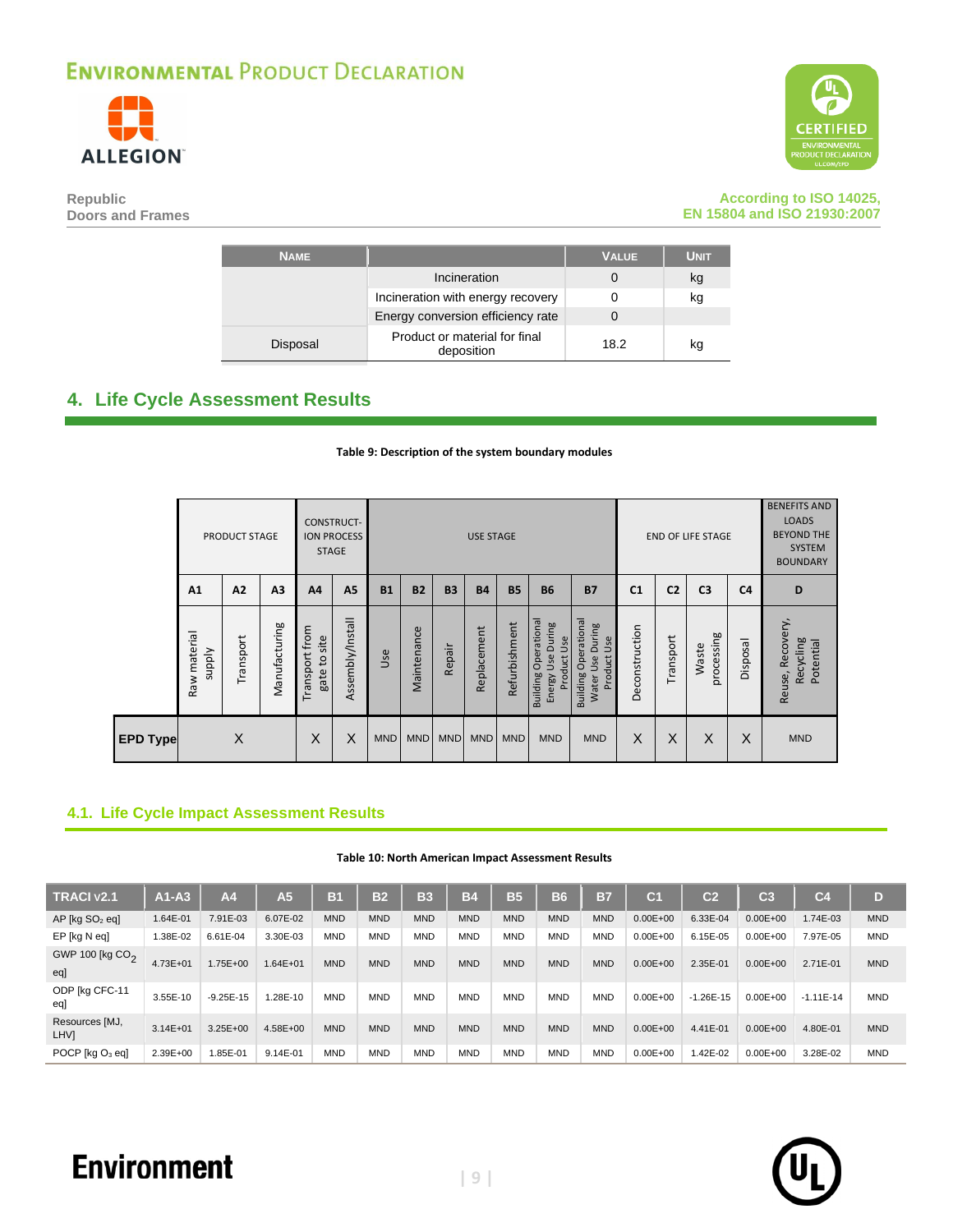



#### **Republic Doors and Frames**

#### **According to ISO 14025, EN 15804 and ISO 21930:2007**

**Table 11: EU Impact Assessment Results**

| <b>CML v4.2</b>           | $A1-A3$      | A <sub>4</sub> | A5           | B <sub>1</sub> | <b>B2</b>  | <b>B3</b>  | B4         | <b>B5</b>  | <b>B6</b>  | <b>B7</b>  | C <sub>1</sub> | $\overline{c}$ | C <sub>3</sub> | C <sub>4</sub> | D          |
|---------------------------|--------------|----------------|--------------|----------------|------------|------------|------------|------------|------------|------------|----------------|----------------|----------------|----------------|------------|
| ADPelement [kg Sb-<br>egl | 6.61E-06     | 3.28E-07       | 9.57E-07     | <b>MND</b>     | <b>MND</b> | <b>MND</b> | <b>MND</b> | <b>MND</b> | <b>MND</b> | <b>MND</b> | $0.00E + 00$   | 4.46E-08       | $0.00E + 00$   | 9.97E-08       | <b>MND</b> |
| ADPfossil [MJ, LHV]       | $5.81E + 02$ | $2.43E + 01$   | 1.86E+02     | <b>MND</b>     | <b>MND</b> | <b>MND</b> | <b>MND</b> | <b>MND</b> | <b>MND</b> | <b>MND</b> | $0.00E + 00$   | $3.30E + 00$   | $0.00E + 00$   | 3.79E+00       | <b>MND</b> |
| AP [kg SO2 eq]            | 1.58E-01     | 5.83E-03       | 5.95E-02     | <b>MND</b>     | <b>MND</b> | <b>MND</b> | <b>MND</b> | <b>MND</b> | <b>MND</b> | <b>MND</b> | $0.00E + 00$   | 4.78E-04       | $0.00E + 00$   | 1.62E-03       | <b>MND</b> |
| EP [kg PO4-3 eg]          | 1.79E-02     | 1.64E-03       | 5.31E-03     | <b>MND</b>     | <b>MND</b> | <b>MND</b> | <b>MND</b> | <b>MND</b> | <b>MND</b> | <b>MND</b> | $0.00E + 00$   | 1.38E-04       | $0.00E + 00$   | $.84E-04$      | <b>MND</b> |
| GWP 100 [kg CO2<br>eql    | $4.75E + 01$ | 1.75E+00       | $1.64E + 01$ | <b>MND</b>     | <b>MND</b> | <b>MND</b> | <b>MND</b> | <b>MND</b> | <b>MND</b> | <b>MND</b> | $0.00E + 00$   | 2.35E-01       | $0.00E + 00$   | 2.72E-01       | <b>MND</b> |
| ODP [kg CFC-11<br>eql     | 3.35E-10     | 1.63E-16       | 1.20E-10     | <b>MND</b>     | <b>MND</b> | <b>MND</b> | <b>MND</b> | <b>MND</b> | <b>MND</b> | <b>MND</b> | $0.00E + 00$   | 2.21E-17       | $0.00E + 00$   | .57E-15        | <b>MND</b> |
| POCP [kg ethene<br>eal    | 2.14E-02     | $-8.32E - 04$  | 8.26E-03     | <b>MND</b>     | <b>MND</b> | <b>MND</b> | <b>MND</b> | <b>MND</b> | <b>MND</b> | <b>MND</b> | $0.00E + 00$   | $-7.19E - 0.5$ | $0.00E + 00$   | 1.25E-04       | <b>MND</b> |

### **4.2. Life Cycle Inventory Results**

#### **Table 12: Resource Use**

| <b>PARAMETER</b> | $A1-A3$      | A <sub>4</sub> | A <sub>5</sub> | B <sub>1</sub> | <b>B2</b>  | <b>B3</b>  | <b>B4</b>  | <b>B5</b>  | <b>B6</b>  | <b>B7</b>  | C <sub>1</sub> | C <sub>2</sub> | C <sub>3</sub> | C <sub>4</sub> | D          |
|------------------|--------------|----------------|----------------|----------------|------------|------------|------------|------------|------------|------------|----------------|----------------|----------------|----------------|------------|
| PERE [MJ, LHV]   | $2.23E + 01$ | 7.55E-01       | $6.35E + 00$   | <b>MND</b>     | <b>MND</b> | <b>MND</b> | <b>MND</b> | <b>MND</b> | <b>MND</b> | <b>MND</b> | $0.00E + 00$   | 1.03E-01       | $0.00E + 00$   | 4.97E-01       | <b>MND</b> |
| PERM [MJ, LHV]   | $0.00E + 00$ | $0.00E + 00$   | $0.00E + 00$   | <b>MND</b>     | <b>MND</b> | <b>MND</b> | <b>MND</b> | <b>MND</b> | <b>MND</b> | <b>MND</b> | $0.00E + 00$   | $0.00E + 00$   | $0.00E + 00$   | $0.00E + 00$   | <b>MND</b> |
| PERT [MJ, LHV]   | 2.23E+01     | 7.55E-01       | $6.35E + 00$   | <b>MND</b>     | <b>MND</b> | <b>MND</b> | <b>MND</b> | <b>MND</b> | <b>MND</b> | <b>MND</b> | $0.00E + 00$   | 1.03E-01       | $0.00E + 00$   | 4.97E-01       | <b>MND</b> |
| PENRE [MJ, LHV]  | $5.91E + 02$ | $2.44E + 01$   | 1.90E+02       | <b>MND</b>     | <b>MND</b> | <b>MND</b> | <b>MND</b> | <b>MND</b> | <b>MND</b> | <b>MND</b> | $0.00E + 00$   | $3.32E + 00$   | $0.00E + 00$   | $3.93E + 00$   | <b>MND</b> |
| PENRM [MJ, LHV]  | $0.00E + 00$ | $0.00E + 00$   | $0.00E + 00$   | <b>MND</b>     | <b>MND</b> | <b>MND</b> | <b>MND</b> | <b>MND</b> | <b>MND</b> | <b>MND</b> | $0.00E + 00$   | $0.00E + 00$   | $0.00E + 00$   | $0.00E + 00$   | <b>MND</b> |
| PENRT [MJ, LHV]  | $5.91E + 02$ | $2.44E + 01$   | 1.90E+02       | <b>MND</b>     | <b>MND</b> | <b>MND</b> | <b>MND</b> | <b>MND</b> | <b>MND</b> | <b>MND</b> | $0.00E + 00$   | $3.32E + 00$   | $0.00E + 00$   | $3.93E + 00$   | <b>MND</b> |
| SM [kg]          | $0.00E + 00$ | $0.00E + 00$   | $0.00E + 00$   | <b>MND</b>     | <b>MND</b> | <b>MND</b> | <b>MND</b> | <b>MND</b> | <b>MND</b> | <b>MND</b> | $0.00E + 00$   | $0.00E + 00$   | $0.00E + 00$   | $0.00E + 00$   | <b>MND</b> |
| RSF [MJ, LHV]    | $0.00E + 00$ | $0.00E + 00$   | $0.00E + 00$   | <b>MND</b>     | <b>MND</b> | <b>MND</b> | <b>MND</b> | <b>MND</b> | <b>MND</b> | <b>MND</b> | $0.00E + 00$   | $0.00E + 00$   | $0.00E + 00$   | $0.00E + 00$   | <b>MND</b> |
| NRSF [MJ, LHV]   | $0.00E + 00$ | $0.00E + 00$   | $0.00E + 00$   | <b>MND</b>     | <b>MND</b> | <b>MND</b> | <b>MND</b> | <b>MND</b> | <b>MND</b> | <b>MND</b> | $0.00E + 00$   | $0.00E + 00$   | $0.00E + 00$   | $0.00E + 00$   | <b>MND</b> |
| <b>FW</b> [m3]   | 1.71E-01     | 2.93E-03       | 7.31E-02       | <b>MND</b>     | <b>MND</b> | <b>MND</b> | <b>MND</b> | <b>MND</b> | <b>MND</b> | <b>MND</b> | $0.00E + 00$   | 3.98E-04       | $0.00E + 00$   | 9.89E-04       | <b>MND</b> |

#### **Table 13: Output Flows and Waste Categories**

| <b>PARAMETER</b> | $A1 - A3$    | A <sub>4</sub> | A <sub>5</sub> | B <sub>1</sub> | B <sub>2</sub> | <b>B3</b>  | <b>B4</b>  | <b>B5</b>  | <b>B6</b>  | B7         | C1           | C <sub>2</sub> | C3           | C <sub>4</sub> | D          |
|------------------|--------------|----------------|----------------|----------------|----------------|------------|------------|------------|------------|------------|--------------|----------------|--------------|----------------|------------|
| HWD [kg]         | 4.05E-05     | L.98E-07       | 1.84E-05       | <b>MND</b>     | <b>MND</b>     | <b>MND</b> | <b>MND</b> | <b>MND</b> | <b>MND</b> | <b>MND</b> | $0.00E + 00$ | 2.69E-08       | $0.00E + 00$ | 6.69E-08       | <b>MND</b> |
| NHWD [kg]        | 2.18E+00     | 9.20E-04       | 2.75E-01       | <b>MND</b>     | <b>MND</b>     | <b>MND</b> | <b>MND</b> | <b>MND</b> | <b>MND</b> | <b>MND</b> | $0.00E + 00$ | 1.25E-04       | $0.00E + 00$ | 1.82E+01       | <b>MND</b> |
| RWD [kg]         | 4.24E-03     | 5.41E-05       | 1.59E-03       | <b>MND</b>     | <b>MND</b>     | <b>MND</b> | <b>MND</b> | <b>MND</b> | <b>MND</b> | <b>MND</b> | $0.00E + 00$ | 7.35E-06       | $0.00E + 00$ | 5.27E-05       | <b>MND</b> |
| CRU [kg]         | $0.00E + 00$ | $0.00E + 00$   | $0.00E + 00$   | <b>MND</b>     | <b>MND</b>     | <b>MND</b> | <b>MND</b> | <b>MND</b> | <b>MND</b> | <b>MND</b> | $0.00E + 00$ | $0.00E + 00$   | $0.00E + 00$ | $0.00E + 00$   | <b>MND</b> |
| MFR [kg]         | $0.00E + 00$ | $0.00E + 00$   | 1.72E-01       | <b>MND</b>     | <b>MND</b>     | <b>MND</b> | <b>MND</b> | <b>MND</b> | <b>MND</b> | <b>MND</b> | $0.00E + 00$ | $0.00E + 00$   | $0.00E + 00$ | $0.00E + 00$   | <b>MND</b> |
| MET [kg]         | $0.00E + 00$ | $0.00E + 00$   | 1.73E-02       | <b>MND</b>     | <b>MND</b>     | <b>MND</b> | <b>MND</b> | <b>MND</b> | <b>MND</b> | <b>MND</b> | $0.00E + 00$ | $0.00E + 00$   | $0.00E + 00$ | $0.00E + 00$   | <b>MND</b> |
| EEE [MJ,<br>LHV1 | $0.00E + 00$ | $0.00E + 00$   | 1.95E-02       | <b>MND</b>     | <b>MND</b>     | <b>MND</b> | <b>MND</b> | <b>MND</b> | <b>MND</b> | <b>MND</b> | $0.00E + 00$ | $0.00E + 00$   | $0.00E + 00$ | $0.00E + 00$   | <b>MND</b> |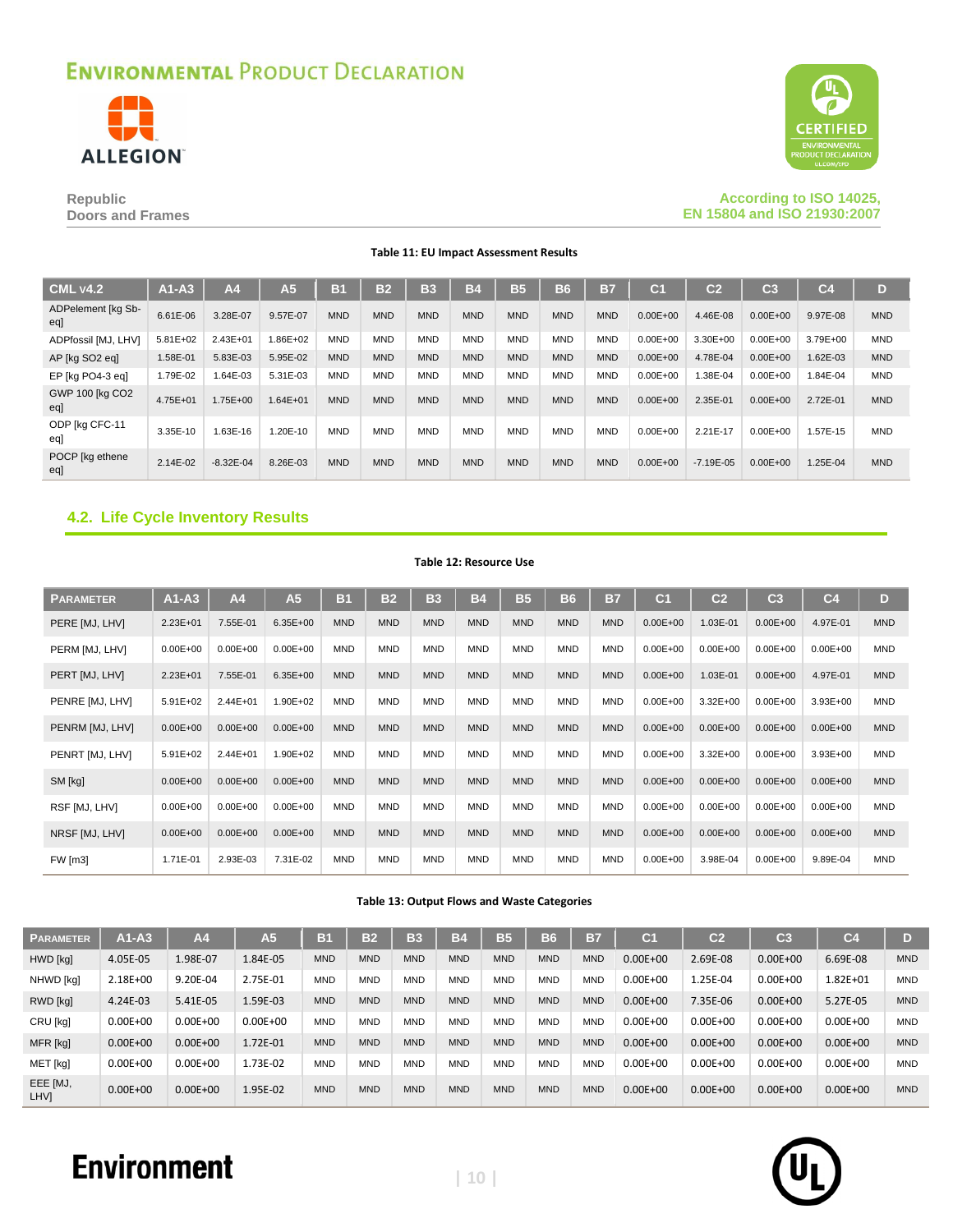



#### **According to ISO 14025, EN 15804 and ISO 21930:2007**

| <b>PARAMETER</b> | A1-A3        | Α4           | A5       | B <sub>1</sub> | B <sub>2</sub> | <b>B3</b>  | <b>B4</b>  | <b>B5</b> | <b>B6</b>  | <b>B7</b>  | 24           | $\sim$       | C <sub>3</sub> | C7           |            |
|------------------|--------------|--------------|----------|----------------|----------------|------------|------------|-----------|------------|------------|--------------|--------------|----------------|--------------|------------|
| EET [MJ,<br>LHV1 | $0.00E + 00$ | $0.00E + 00$ | 1.95E-02 | MND            | <b>MND</b>     | <b>MND</b> | <b>MND</b> | MND       | <b>MND</b> | <b>MND</b> | $0.00E + 00$ | $0.00E + 00$ | $0.00E + 00$   | $0.00E + 00$ | <b>MND</b> |

### **5. LCA Interpretation**

In the sourcing, extraction and manufacturing stage for the frame, cold rolled steel and hot rolled steel contributes to around 53.1% and 3.5% of the overall GWP impacts respectively. Electricity and thermal energy from natural gas contributes to 0.9% and 9.8% of overall impacts respectively. Apart from manufacturing inputs, shipping to customer and end of life contribute around 2.6% and 0.7% respectively of total impacts.

### **6. Additional Environmental Information**

#### **6.1. Environment and Health During Manufacturing**

Allegion and Republic meet all federal and state standards related to the Environment and Health during manufacturing. Additionally, Republic employs a strict waste minimization and recycling program that reduces and recycles waste produced in the manufacturing process.

Beyond what is regulated, there are no additional environment and health considerations during the production of goods.

#### **6.2. Environment and Health During Use**

There are no environmental or health considerations during the use of the product.

### **7. Supporting Documentation**

<span id="page-10-0"></span>The full text of the acronyms found in Section [4](#page-8-1) are found in [Table 14](#page-10-0)

#### **Table 14. Acronym Key**

| <b>ACRONYM</b>        | <b>TEXT</b>                                                                                              | <b>ACRONYM</b> | <b>TEXT</b>                                                                                                                   |  |  |  |  |  |  |  |
|-----------------------|----------------------------------------------------------------------------------------------------------|----------------|-------------------------------------------------------------------------------------------------------------------------------|--|--|--|--|--|--|--|
| <b>LCA Indicators</b> |                                                                                                          |                |                                                                                                                               |  |  |  |  |  |  |  |
| ADP-<br>elements      | Abiotic depletion potential for non-fossil resources                                                     | GWP            | Global warming potential                                                                                                      |  |  |  |  |  |  |  |
| ADP-fossil            | Abiotic depletion potential for fossil resources                                                         | <b>OPD</b>     | Depletion of stratospheric ozone layer                                                                                        |  |  |  |  |  |  |  |
| AP                    | Acidification potential of soil and water                                                                | <b>POCP</b>    | Photochemical ozone creation potential                                                                                        |  |  |  |  |  |  |  |
| EP.                   | Eutrophication potential                                                                                 | Resources      | Depletion of non-renewable fossil fuels                                                                                       |  |  |  |  |  |  |  |
| <b>LCI</b> Indicators |                                                                                                          |                |                                                                                                                               |  |  |  |  |  |  |  |
| <b>PERE</b>           | Use of renewable primary energy excluding<br>renewable primary energy resources used as raw<br>materials | <b>PENRT</b>   | Total use of non-renewable primary energy<br>resources (primary energy and primary energy<br>resources used as raw materials) |  |  |  |  |  |  |  |